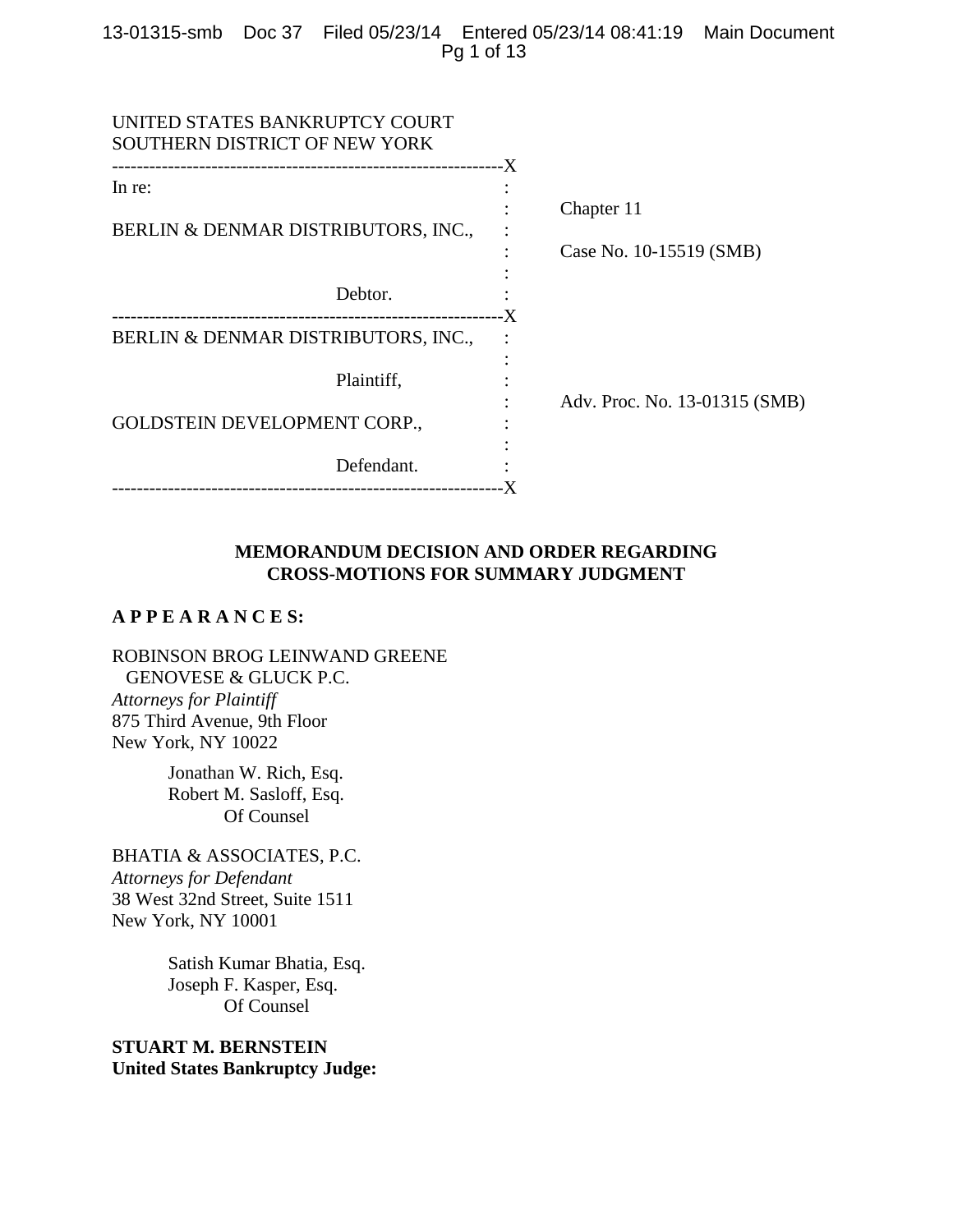#### 13-01315-smb Doc 37 Filed 05/23/14 Entered 05/23/14 08:41:19 Main Document Pg 2 of 13

The plaintiff, debtor Berlin & Denmar Distributors, Inc. ("Berlin"), sold property of the estate to the defendant Goldstein Development Corporation ("Goldstein") at an auction conducted before this Court. Goldstein subsequently repudiated its winning bid and forfeited its \$50,000 deposit pursuant to the Conditions of Sale. The back-up bidder, Angus America, Inc. ("Angus"), also defaulted and forfeited its \$78,000 deposit. After Berlin sold the property for \$315,000 less than Goldstein's bid, it commenced this adversary proceeding to recover the price difference plus the additional rent and expenses Berlin was forced to pay for the period between Goldstein's breach and the eventual sale.

Both sides have moved for summary judgment on the issue of whether Berlin is entitled to additional damages, and Goldstein has also moved for summary judgment to recover its attorneys' fees and expenses. For the reasons that follow, the Court grants Berlin's motion to the extent of concluding that it is entitled to recover damages in excess of the retained deposits, but the amount of its additional damages, if any, requires an evidentiary hearing. Goldstein's motion is denied in all respects.

#### **BACKGROUND**

Unless otherwise indicated, the following facts were found by this Court in a bench decision rendered after a trial concerning Goldstein's application to recover its deposit. The District Court affirmed this Court's order in all respects. *See Goldstein Dev. Corp. v. Berlin & Denmar Distribs., Inc.*, No. 13 Civ. 2310(LGS), 2013 WL 3948686 (S.D.N.Y. July 31, 2013).

At all relevant times, Berlin operated a food distribution business from cooperative units located at the Hunts Point Cooperative Market ("Hunts Point"). It commenced this chapter 11 case on October 21, 2010. Berlin eventually entered into a contract to sell three of its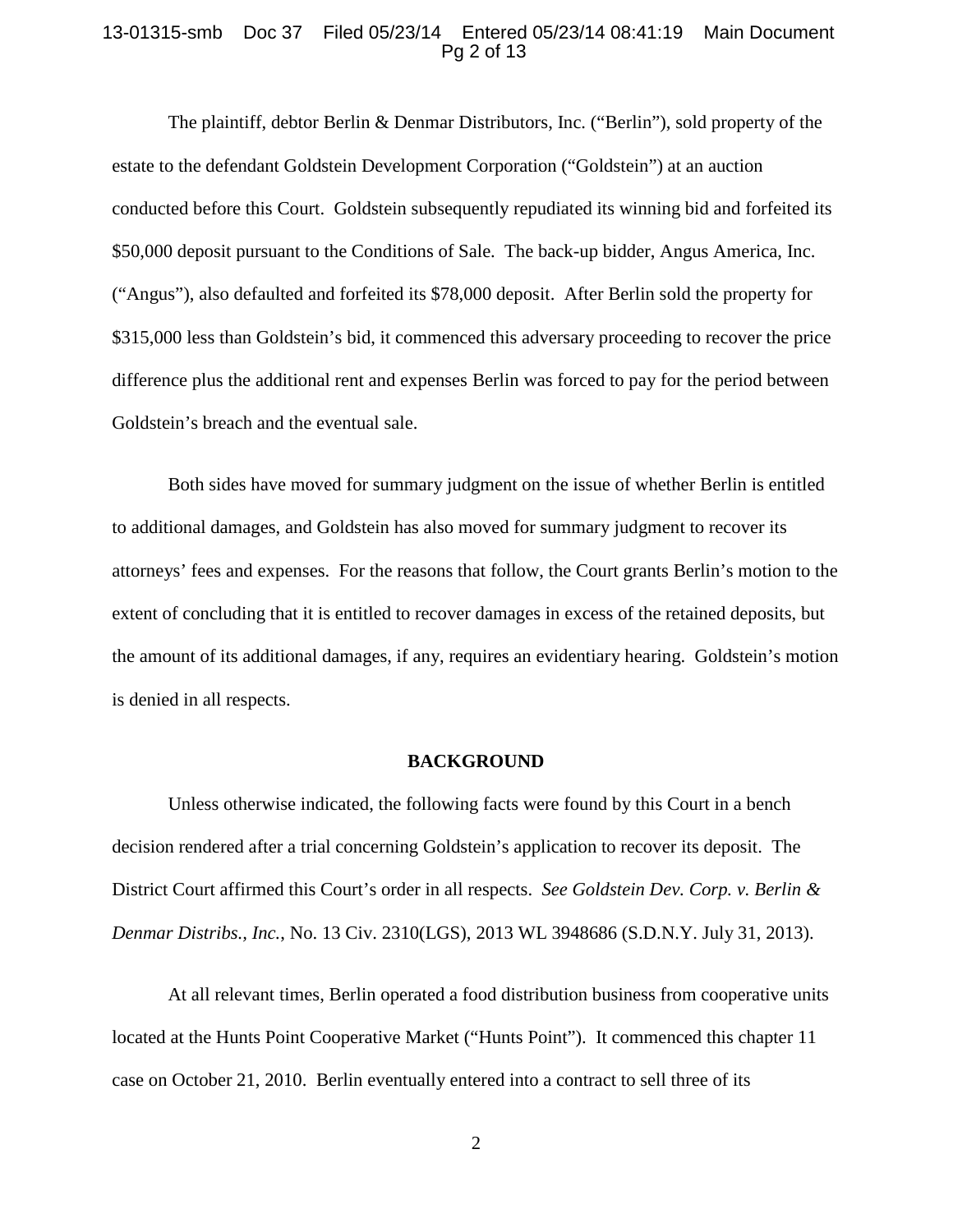### 13-01315-smb Doc 37 Filed 05/23/14 Entered 05/23/14 08:41:19 Main Document Pg 3 of 13

cooperative units (the "Units") to Tri-Boro Veal Packers, Inc. for \$675,000 subject to higher and better offers, *i.e.*, an auction. On March 1, 2012, Berlin filed a plan modification that substituted Angus for Tri-Boro Veal Packers as the proposed vendee at a reduced purchase price of \$625,000. (*See Modifications to Debtor's Second Amended Plan of Liquidation*, dated Mar. 1, 20[1](#page-2-0)2 (ECF (Main Case) Doc. # 152).)<sup>1</sup>

The Conditions of Sale governing the auction were set forth in the approved disclosure statement and the proposed plan. To the extent relevant to the current dispute, they required each Qualified Competing Bidder to pay Berlin a \$50,000 "Deposit." (Plan § 6.9(I)(h).)<sup>[2](#page-2-1)</sup> The Conditions of Sale further provided that if any Qualified Competing Bidder became the "Purchaser," the Deposit would be deemed non-refundable and "shall be forfeited to the Debtor if such Purchaser fails to close for any reason whatsoever." (Plan  $\S 6.9(I)(i)$ .)

The Court conducted a competitive auction on March 7, 2012. Goldstein made the winning bid of \$940,000 and became the Purchaser within the meaning of the Conditions of Sale. It also increased its deposit from \$50,000 to \$94,000, an amount that reflected 10% of the purchase price. Angus, who had bid \$930,000, became the back-up bidder.

Shortly after the auction, Berlin's counsel advised the lawyers for Goldstein and Angus about the requirements Hunts Point intended to impose on the purchaser of the Units. Among other things, Hunts Point informed Berlin's counsel (who informed both bidders) that the Units required at least \$150,000 of renovation work. In addition, the purchaser had to provide a threemonth security deposit. (*Supplemental Declaration of Robert M. Sasloff in Further Support of* 

 $\overline{a}$ 

<span id="page-2-0"></span><sup>1</sup> "ECF Doc." refers to the electronic docket in this adversary proceeding, and "ECF (Main Case)" refers to the electronic docket in the bankruptcy case.

<span id="page-2-1"></span><sup>&</sup>lt;sup>2</sup> A copy of the "Plan" is available at ECF (Main) Doc.  $\#$  127).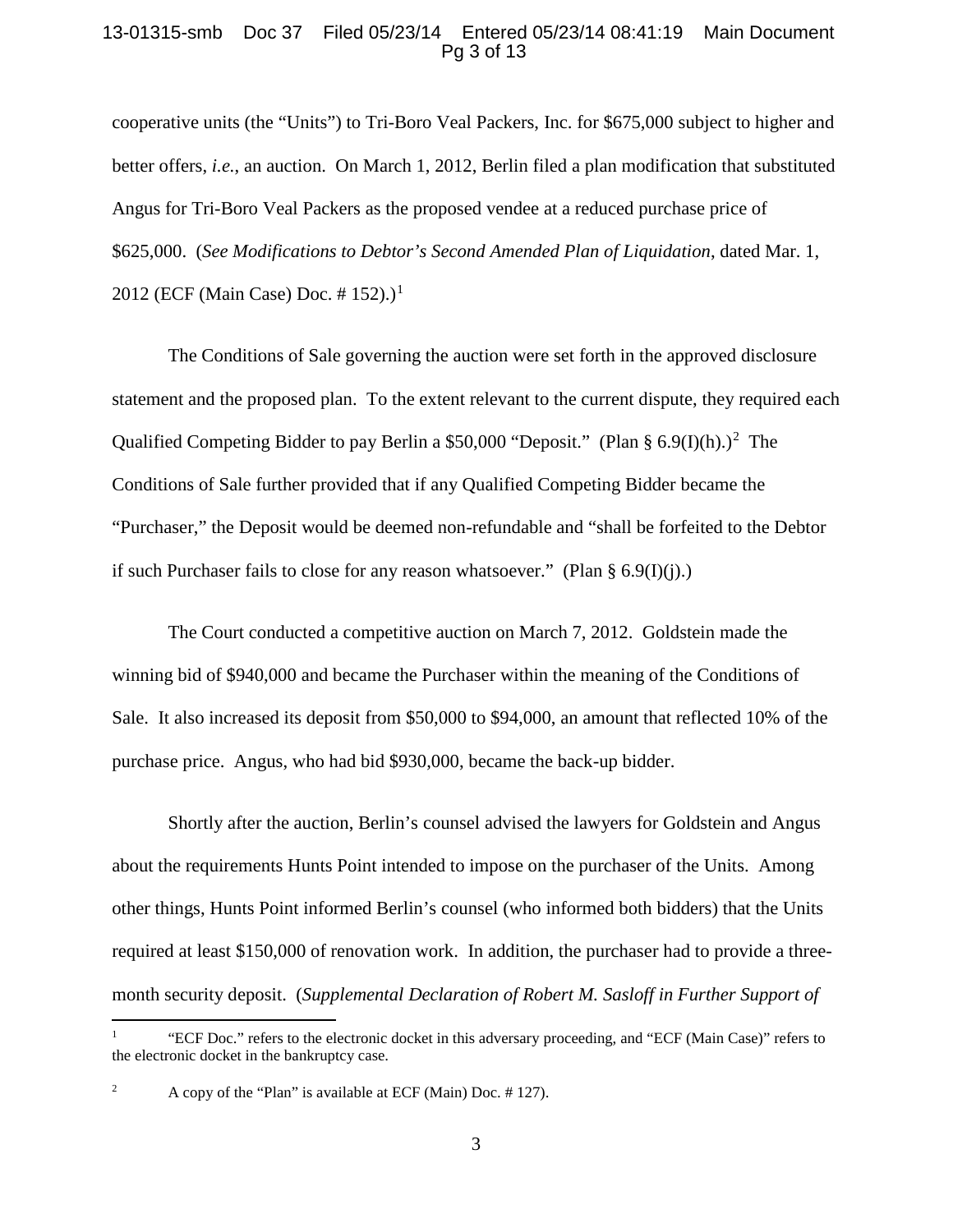### 13-01315-smb Doc 37 Filed 05/23/14 Entered 05/23/14 08:41:19 Main Document Pg 4 of 13

*Plaintiff's Motion for Summary Judgment*, dated Apr. 25, 2014 ("*Sasloff Supplemental Declaration*"), at  $\P$  10 & Ex. A (ECF Doc. #36).) While Goldstein's bid was still alive and outstanding, Berlin also negotiated with Angus over the requirements imposed by Hunts Point, and offered to accept \$780,000 if Angus paid \$150,000 to satisfy the cure costs and the deposit requirement. (*Id.* at  $\P$  17 & Ex. F.)

Goldstein subsequently repudiated its bid on April 28, 2012, and Berlin forfeited the entire \$94,000. Berlin then sought to finalize its back-up deal with Angus. The parties ultimately agreed on a price of \$780,000, and the Court approved the sale to Angus as part of the confirmation of Berlin's plan. (*Findings of Fact, Conclusions of Law and Order Confirming Debtor's Second Amended Plan of Liquidation*, dated May 24, 2012, at 2–3, 5 (ECF (Main Case) Doc. # 166).) Angus subsequently withdrew its bid in August 2012, and Berlin retained Angus' \$78,000 deposit. (*Sasloff Supplemental Declaration* ¶ 33.) On October 12, 2012, Berlin sold the property to another buyer, Westside Foods, Inc., for \$625,000, \$315,000 less than Goldstein's bid.

Contesting the forfeiture, Goldstein filed a motion to recover the entire \$94,000 deposit. Following an evidentiary hearing, the Court found that Goldstein had repudiated its bid, and hence, forfeited the Deposit. However, because the Deposit was defined as \$50,000 under the Conditions of Sale, the forfeiture was limited to \$50,000, and Berlin was directed to return the \$44,000 balance. Goldstein appealed to the District Court which affirmed this Court's order in all respects.

Berlin commenced this adversary proceeding on March 29, 2013. (*See Complaint*, dated Mar. 29, 2013 (ECF Doc. # 1).) After reciting the relevant historical facts, the *Complaint*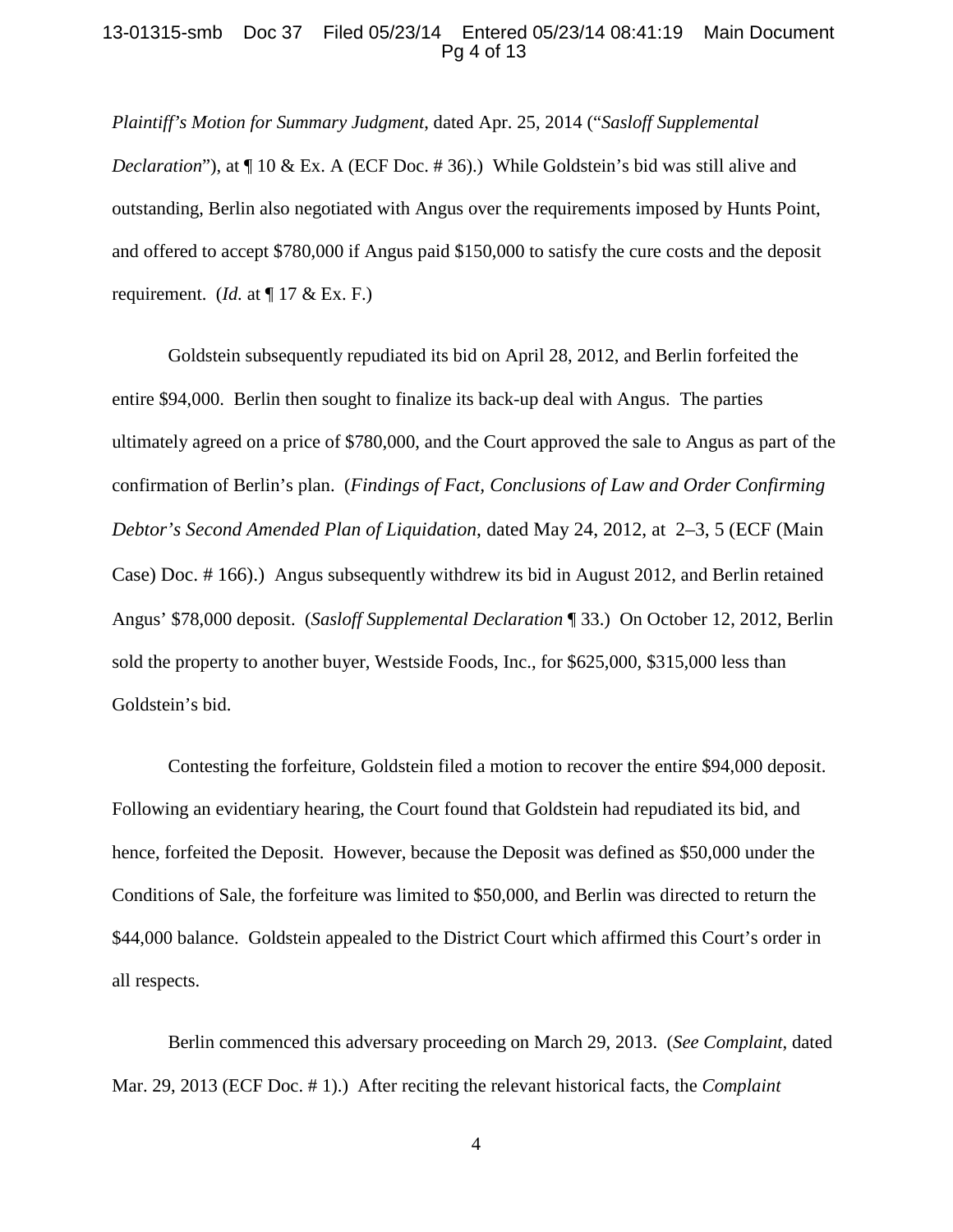#### 13-01315-smb Doc 37 Filed 05/23/14 Entered 05/23/14 08:41:19 Main Document Pg 5 of 13

alleged, in the main, that Goldstein's repudiation breached the parties' contract, and Berlin suffered damages. (*Id.* ¶¶ 80–89.) Its damages included the \$315,000 difference between Goldstein's bid and the amount paid by Westside Foods plus six months of additional rent, at \$16,882.52 per month, which Berlin had to pay Hunts Point between the auction date and the date it sold the Units to Westside Foods. (*Id.* ¶¶ 87–89.) Because Goldstein's appeal from the Court's earlier order was still pending, Berlin did not offset the forfeited \$50,000 Deposit but implicitly recognized that the Deposit would reduce its damage claim by \$50,000 if the Court's order was affirmed. (*Id.* ¶ 89 n. 3.) The *Complaint* also included a separate count to recover attorneys' fees and costs in an undetermined amount but believed to be no less than \$5,000. (*Id. ¶¶* 90–92.)

Goldstein denied most of the material allegations in the *Complaint*, and asserted six affirmative defenses and three counterclaims. (*See Verified Answer*, dated May 13, 2013 (ECF Doc. # 5).) The First Counterclaim alleged that Goldstein had suffered consequential damages because Berlin's failure to return the entire \$94,000 deposit prevented Goldstein from investing in other real estate ventures, and demanded judgment in the sum of \$500,000. (*Id.* ¶[123–25.) The Second Counterclaim alleged that Goldstein incurred substantial attorneys' fees and legal expenses because Berlin failed to return the \$94,000 deposit, and demanded \$25,000 "towards legal fees and other incidental expenses." (*Id.* ¶¶ 127–28.) The Third Counterclaim alleged that Berlin's failure and refusal "to return \$94,000.00, particularly \$44,000.00 as ordered by this Court is wanton, oppressive, in bad faith and intentional," and demanded punitive damages. (*Id.*¶¶ 130–31.)

Berlin subsequently moved for summary judgment. It contended that by repudiating its bid, Goldstein breached its contract to buy Berlin's cooperative units, and Berlin was entitled to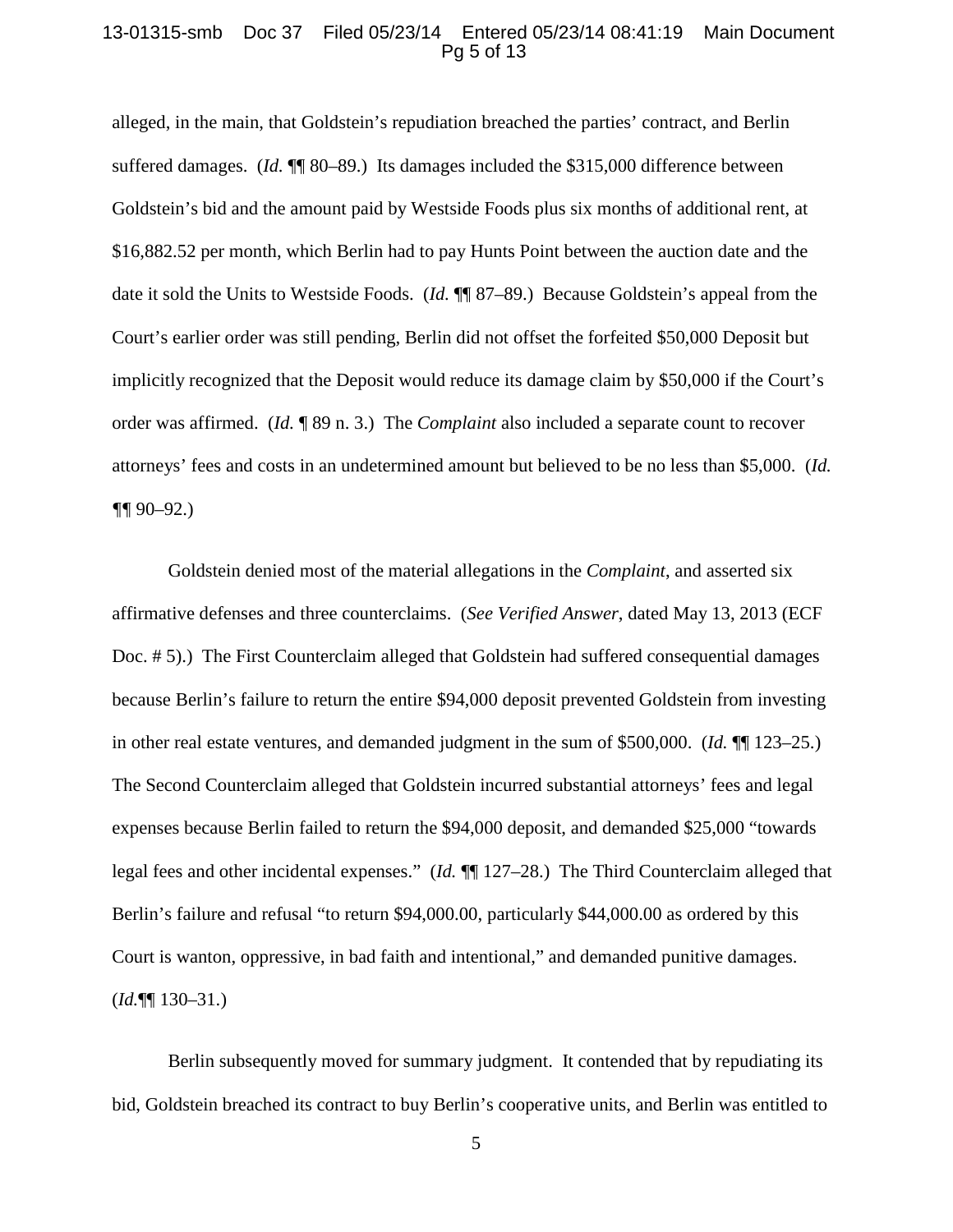## 13-01315-smb Doc 37 Filed 05/23/14 Entered 05/23/14 08:41:19 Main Document Pg 6 of 13

recover the difference between Goldstein's bid and the sale price to Westside Foods in addition to the extra rent it had to pay to Hunts Point. Berlin conceded that Goldstein was entitled to a credit in the amount of the \$50,000 Deposit and the \$78,000 Angus deposit. (*Plaintiff's Memorandum of Law in Support of Its Motion for Summary Judgment*, dated Jan. 24, 2014 ("*Plaintiff's Memo*"), at 17–20 (ECF Doc. # 22).) Goldstein, in turn, argued that the *Complaint* should be dismissed, and in the alternative, that it should get the same \$150,000 credit that Angus received from Berlin against any damages awarded to Berlin. Finally, Berlin sought summary judgment dismissing Goldstein's counterclaims as a sanction pursuant to Rule 37 of the Federal Rules of Civil Procedure based upon its failure to respond to Berlin's discovery requests. (*Id.* at 21–22.)

Goldstein cross-moved for summary judgment dismissing the *Complaint*. It dropped its First and Third Counterclaims, but also cross-moved for summary judgment on its Second Counterclaim to recover its legal fees and expenses.

## **DISCUSSION [3](#page-5-0)**

# **A. Standards Governing Summary Judgment Motion**

 $\overline{a}$ 

Rule 56 of the Federal Rules of Civil Procedure, made applicable to this adversary proceeding by FED. R. BANKR. P. 7056, governs summary judgment motions. "The court shall grant summary judgment if the movant shows that there is no genuine dispute as to any material fact and the movant is entitled to a judgment as a matter of law." FED. R. CIV. P.  $56(a)$ .<sup>[4](#page-5-1)</sup> The

<span id="page-5-0"></span><sup>3</sup> This adversary proceeding concerns Berlin's right to recover contract damages under the Conditions of Sale governing the auction conducted by the Court. Hence, it arises in a case under the Bankruptcy Code, and the Court has core jurisdiction.

<span id="page-5-1"></span><sup>&</sup>lt;sup>4</sup> The motions are governed by the amendments to Rule 56 that became effective on December 1, 2010. Although some language has changed, the standard for granting summary judgment remains unchanged and the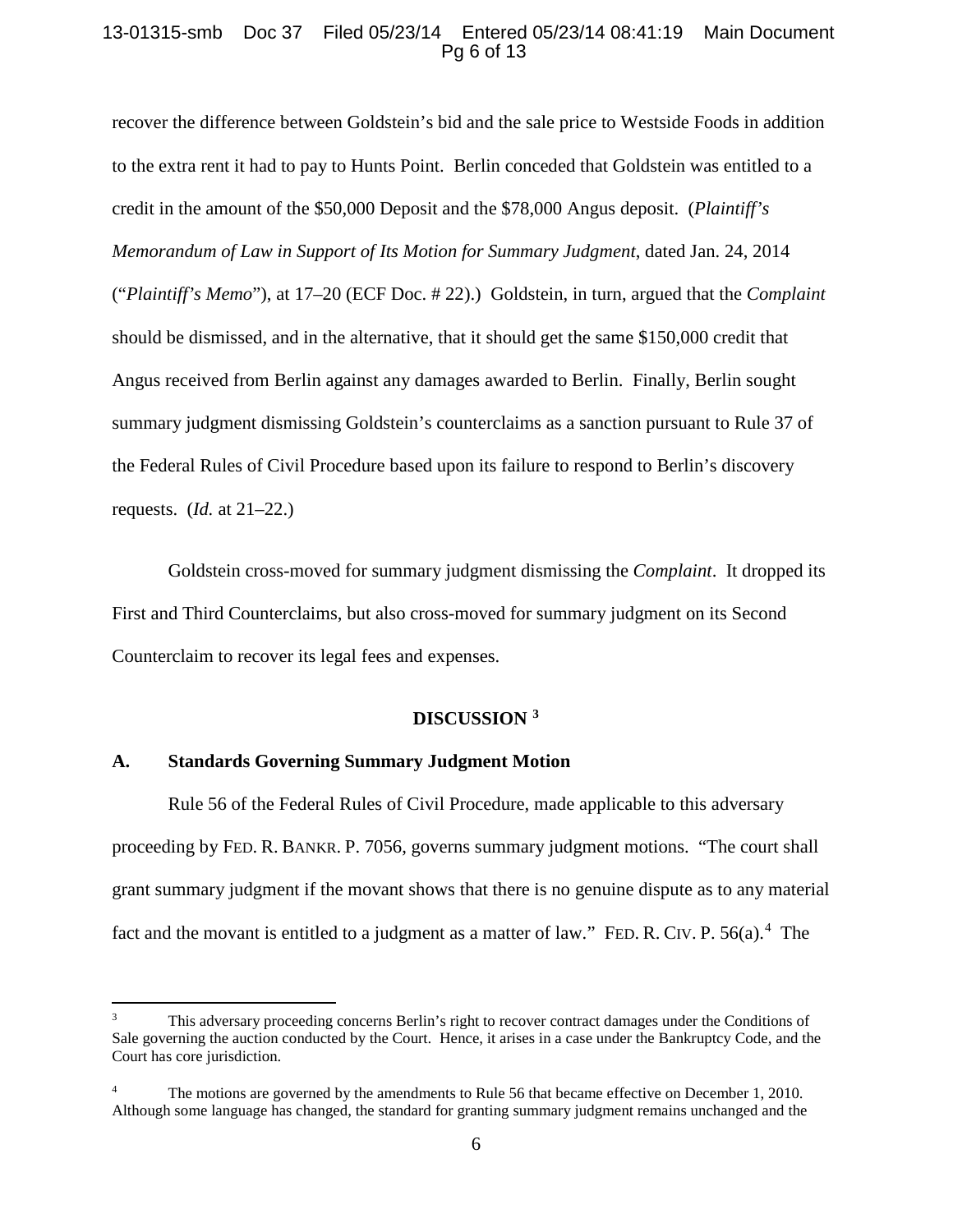### 13-01315-smb Doc 37 Filed 05/23/14 Entered 05/23/14 08:41:19 Main Document Pg 7 of 13

moving party bears the initial burden of showing that the undisputed facts entitle it to judgment as a matter of law. *Rodriguez v. City of New York*, 72 F.3d 1051, 1060–61 (2d Cir. 1995). If the movant carries this initial burden, the nonmoving party must set forth specific facts that show triable issues, and cannot rely on pleadings containing mere allegations or denials. *Matsushita Elec. Indus. Co. v. Zenith Radio Corp.*, 475 U.S. 574, 586–87 (1986); *see Celotex Corp. v. Catrett*, 477 U.S. 317, 324 (1986). In deciding whether material factual issues exist, all ambiguities must be resolved and all reasonable inferences must be drawn in favor of the nonmoving party. *Matsushita Elec*., 475 U.S. at 587.

This Court has already determined after trial that Goldstein defaulted by repudiating its bid, and the District Court affirmed. The District Court's order is final and no longer subject to appeal. Although Goldstein's submission on the current motions tries to relitigate the fact of its default, it is collaterally estopped from doing so. The only question presented by Berlin's motion is whether the Conditions of Sale allow Berlin to recover its ordinary contract damages in excess of the Deposit.

This is a question of contract law. When asked to interpret contractual language on a motion for summary judgment, the question is "whether the contract is unambiguous with respect to the question disputed by the parties." *Law Debenture Trust Co. v. Maverick Tube Corp.*, 595 F.3d 458, 465 (2d Cir. 2010) (quoting *Int'l Multifoods Corp. v. Commercial Union Ins. Co.*, 309 F.3d 76, 83 (2d Cir. 2002)); *Cont'l Ins. Co. v. Atl. Cas. Ins. Co.*, 603 F.3d 169, 180 (2d Cir. 2010). A contract is ambiguous if it "could suggest more than one meaning when viewed objectively by a reasonably intelligent person who has examined the context of the entire

 $\overline{a}$ 

amendments will not "affect continuing development of the decisional law construing and applying these phrases." FED. R. Civ. P. 56 advisory committee's note (2010).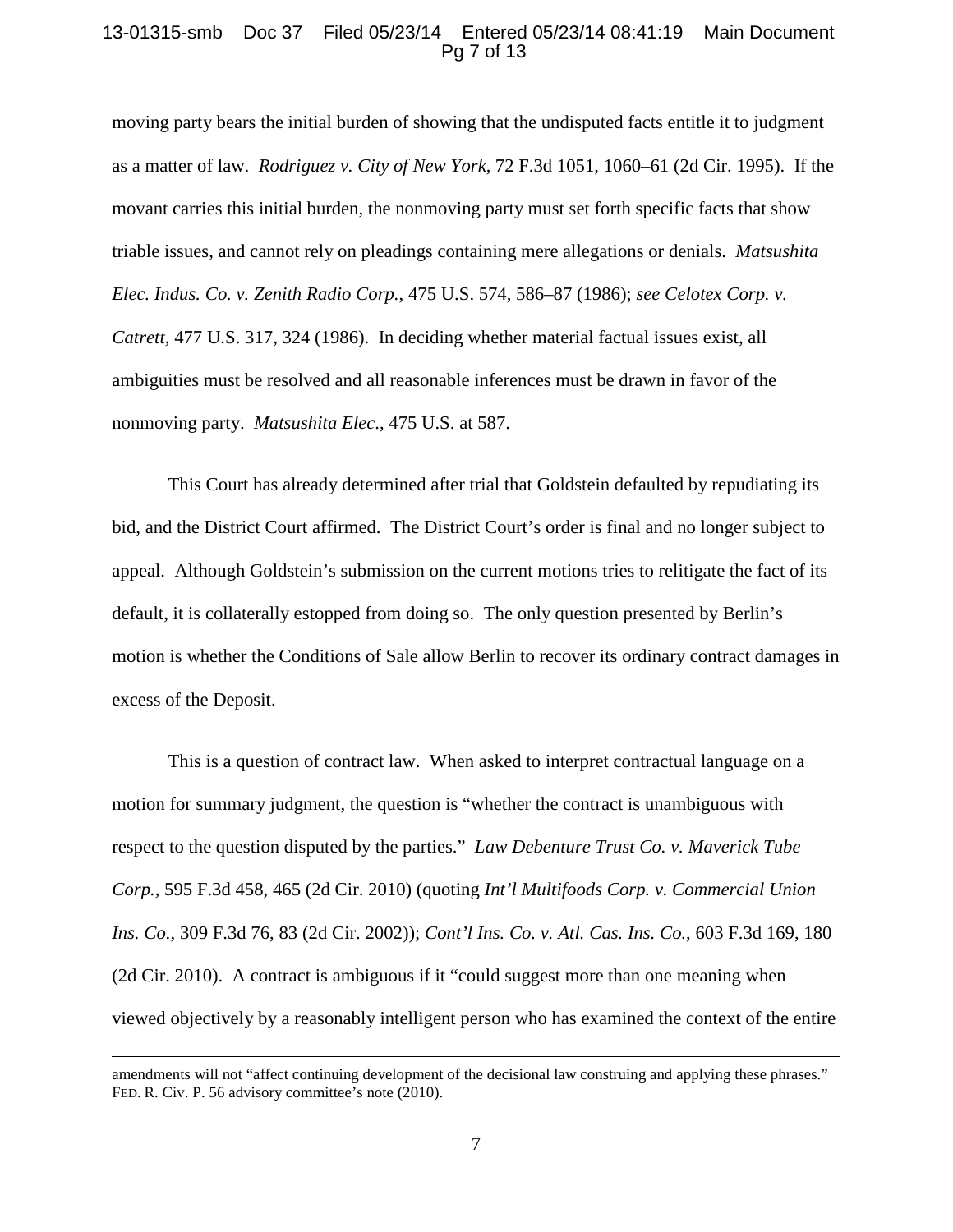### 13-01315-smb Doc 37 Filed 05/23/14 Entered 05/23/14 08:41:19 Main Document Pg 8 of 13

integrated agreement and who is cognizant of the customs, practices, usages and terminology as generally understood in the particular trade or business." *Int'l Multifoods*, 309 F.3d at 83 (internal quotation marks omitted); *accord Cont'l Ins. Co.*, 603 F.3d at 180; *Maverick Tube*, 595 F.3d at 466. "[E]vidence outside the four corners of the document as to what was really intended but unstated or misstated is generally inadmissible to add to or vary the writing." *Maverick Tube*, 595 F.3d at 466 (quoting *W.W.W. Assocs., Inc. v. Giancontieri*, 566 N.E.2d 639, 642 (N.Y. 1990)).

"There is no 'rigid rule' prohibiting a trial court from interpreting an ambiguous contract on summary judgment." *Renfrew v. Hartford Acc. and Indem. Co.*, 406 F. App'x. 227, 228 (9th Cir. 2010). "A court may . . . grant summary judgment regarding the interpretation of ambiguous language if the non-moving party fails to point to any relevant extrinsic evidence supporting that party's interpretation of the language." *Compagnie Financiere de CIC et de L'Union Europeenne v. Merrill Lynch, Pierce, Fenner & Smith Inc.*, 232 F.3d 153, 158 (2d Cir. 2000); *see also Renfrew*, 406 F. App'x. at 228 (summary judgment is appropriate if there is no genuine issue of material fact presented through extrinsic evidence); *Topps Co. v. Cadbury Stani S.A.I.C.*, 526 F.3d 63, 68 (2d Cir. 2008) ("To the extent the moving party's case hinges on ambiguous contract language, summary judgment may be granted only if the ambiguities may be resolved through extrinsic evidence that is itself capable of only one interpretation, or where there is no extrinsic evidence that would support a resolution of these ambiguities in favor of the nonmoving party's case.").

### **B. The Parties' Contract**

Unlike many bankruptcy sales, Goldstein and Berlin did not enter into an asset purchase agreement, and the Conditions of Sale did not require the successful bidder to do so.

8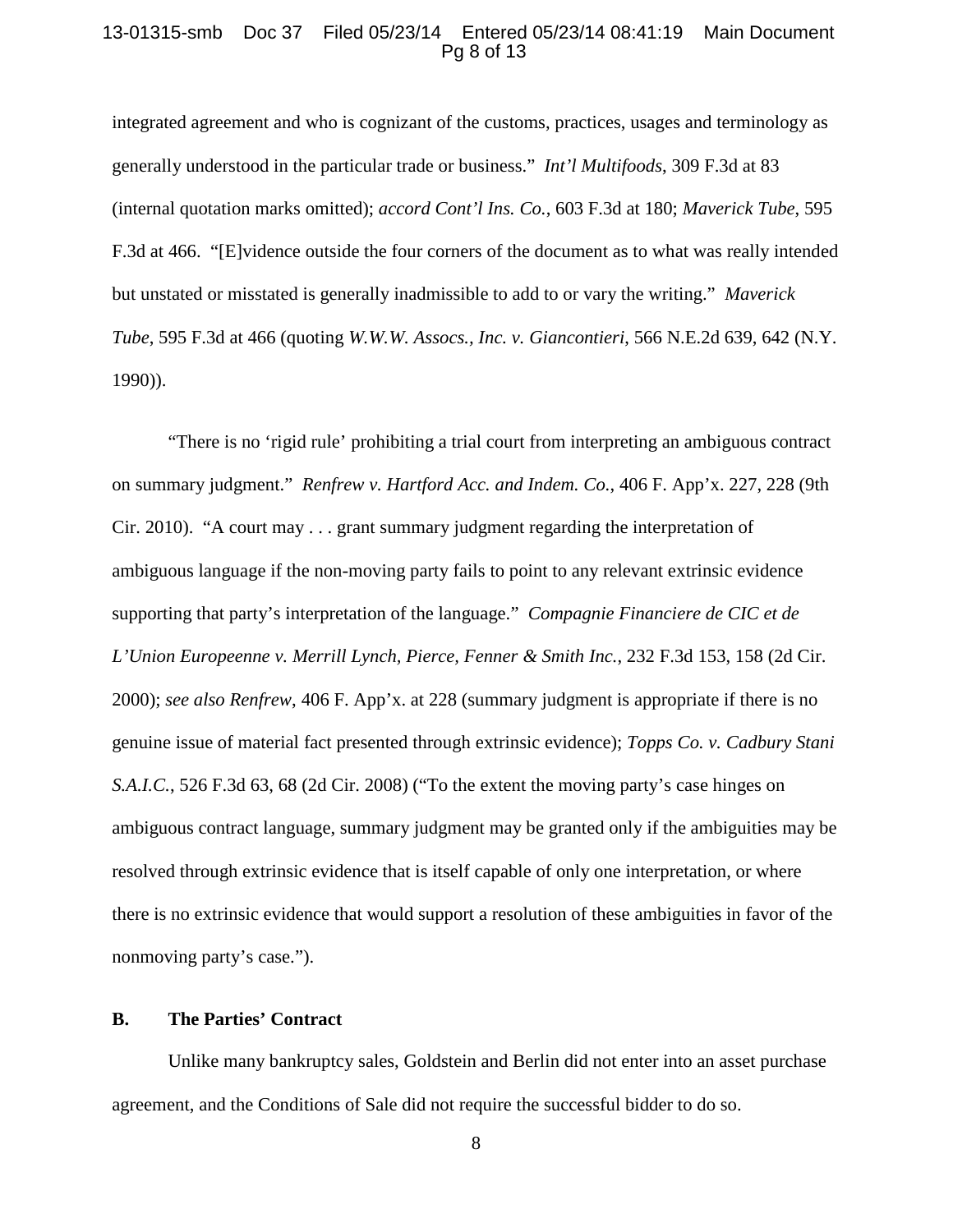### 13-01315-smb Doc 37 Filed 05/23/14 Entered 05/23/14 08:41:19 Main Document Pg 9 of 13

Accordingly, their contract consisted of Goldstein's bid (the offer) and Berlin's acceptance as confirmed in the order approving the sale. (*See Order Confirming the Results Of Debtor's Public Sale of Cooperative Units Located at 355 Food Center Drive, Hunts Point Cooperative Market, Bronx, New York*, dated Mar. 22, 2012 (ECF (Main Case) Doc. # 158).) The Conditions of Sale governed the parties' rights.

The Conditions of Sale are silent on the question presented. While they provide for the forfeiture of the Deposit, they do not describe the forfeited Deposit as "liquidated damages" or as Berlin's exclusive remedy, or state whether Berlin can recover additional damages. Moreover, at oral argument, both sides stated that no extrinsic evidence existed to resolve the ambiguity created by this silence. Accordingly, the resolution of the ambiguity is ripe for determination on the cross-motions for summary judgment.

Under New York law, and with certain exceptions not relevant, a prospective purchaser who defaults on a *real estate* contract without lawful excuse forfeits his deposit, even where the contract does not contain a forfeiture clause. *Maxton Builders Inc. v. Lo Galbo*, 502 N.E.2d 184, 186 (N.Y. 1986); *Lawrence v. Miller*, 41 Sickels 131, 140 (N.Y. 1881); *see Uzan v. 845 UN Ltd. P'ship*, 778 N.Y.S.2d 171, 176 (N.Y. App. Div. 2004) ("[R]eal estate down payments have been subject to limited supervision. They have only been refunded upon a showing of disparity of bargaining power between the parties, duress, fraud, illegality or mutual mistake."). The rule is based on the maxim that a defaulting party cannot sue to recover for its own breach. *Maxton*, 502 N.E.2d at 186 ("For more than a century it has been well settled in this State that a vendee who defaults on a real estate contract without lawful excuse, cannot recover the down payment."); *Lawrence*, 41 Sickels at 140 ("To allow a recovery of this money would be to sustain an action by a party on his own breach of his own contract, which the law does not

9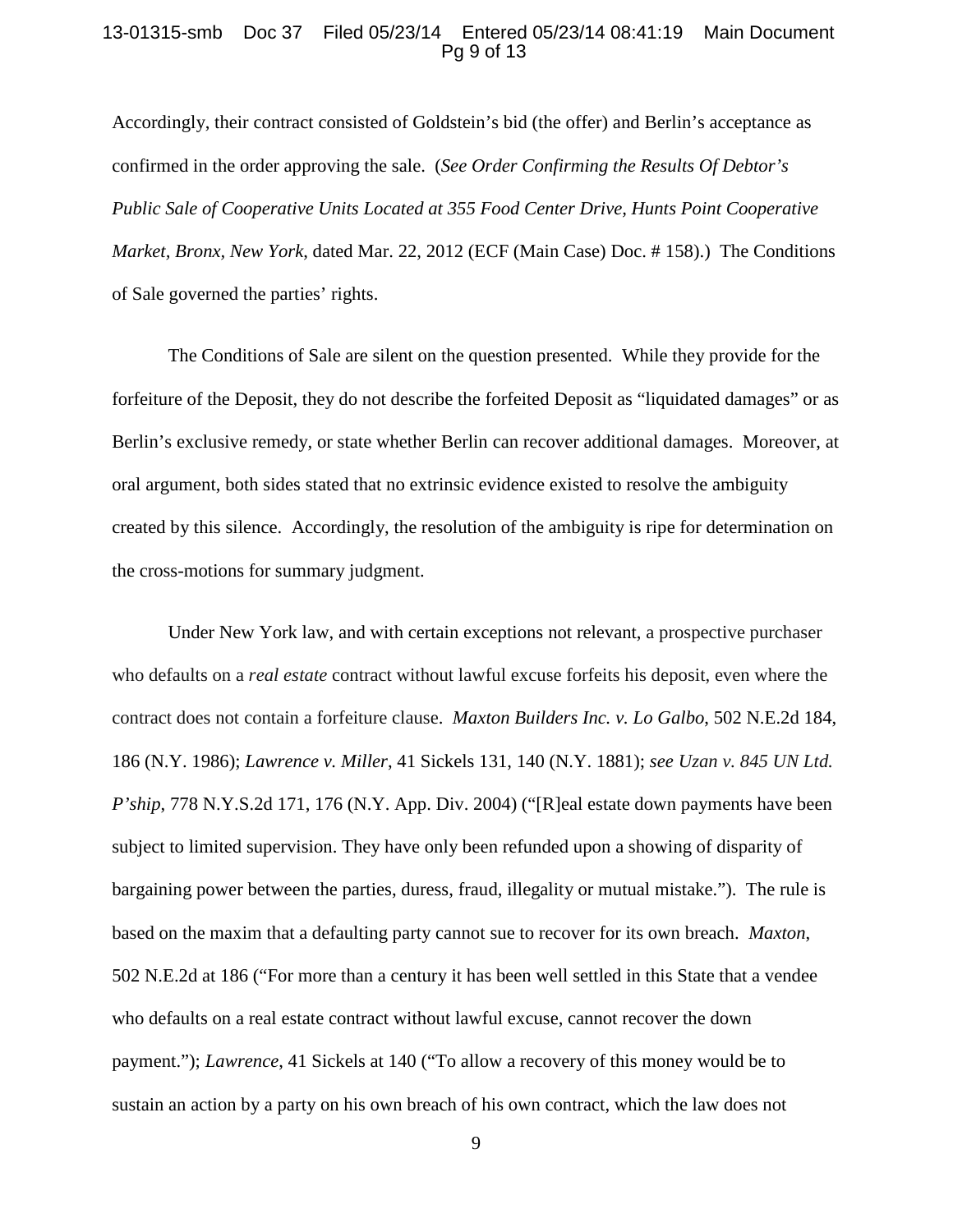### 13-01315-smb Doc 37 Filed 05/23/14 Entered 05/23/14 08:41:19 Main Document Pg 10 of 13

allow."). The rule of *Lawrence*/*Maxton* has also been applied to contracts for the sale of property held in cooperative ownership that are technically not sales of real estate, *see Shehadi v. Lifson*, No. 10 Civ. 4571(SHS), 2011 WL 4425393, at \*5 (S.D.N.Y. Sept. 22, 2011) (collecting cases), and underlies the earlier rejection of Goldstein's effort to recover its deposit.

The *Lawrence*/*Maxton* rule benefits the aggrieved seller who suffers less damage than the amount of the deposit or suffers no damage at all. It does not, however, limit the seller's right to recover ordinary contract damages. *See Food Mgmt. Group., LLC v. Matrix Realty Grp., Inc. (In re Food Mgmt. Grp., LLC)*, Adv. No. 05–08636 (ASH), 2007 WL 4352225, at \*4 (Bankr. S.D.N.Y. Dec. 10, 2007) ("*Maxton Builders* and its progeny *do not* stand for the proposition that a seller's recoverable damages arising from a prospective buyer's breach are limited to a ten percent down payment.") (emphasis in original). To the contrary, unless the vendor has elected to accept the deposit as liquidated damages and as its exclusive remedy, the vendor may recover the difference between the contract price and the market value of the property at the time of the breach, less any deposits paid by the purchaser. *White v. Farrell*, 987 N.E.2d 244, 249 (N.Y. 2013). Furthermore, liquidated damages must be expressly agreed to and will not be implied. *Ohanian v. Avis Rent A Car System, Inc.*, 779 F.2d 101, 109–10 (2d Cir. 1985); *Food Mgmt. Group., LLC*, 2007 WL 4352225, at \*4; *Consol. Rail Corp. v. MASP Equip. Corp.*, 486 N.Y.S.2d 4, 6 (N.Y. App. Div. 1985), *aff'd*, 490 N.E.2d 514 (N.Y. 1986). Because the Conditions of Sale do not expressly limit Berlin's remedy to the retention of the Deposit, a limitation cannot be implied, and Berlin is entitled to recover its contract damages after giving due credit for the Deposit, and as acknowledged by Berlin, the Angus deposit.

Goldstein's contrary arguments lack merit. First, it contends that this Court has already decided that the Deposit constituted liquidated damages and Berlin cannot recover anything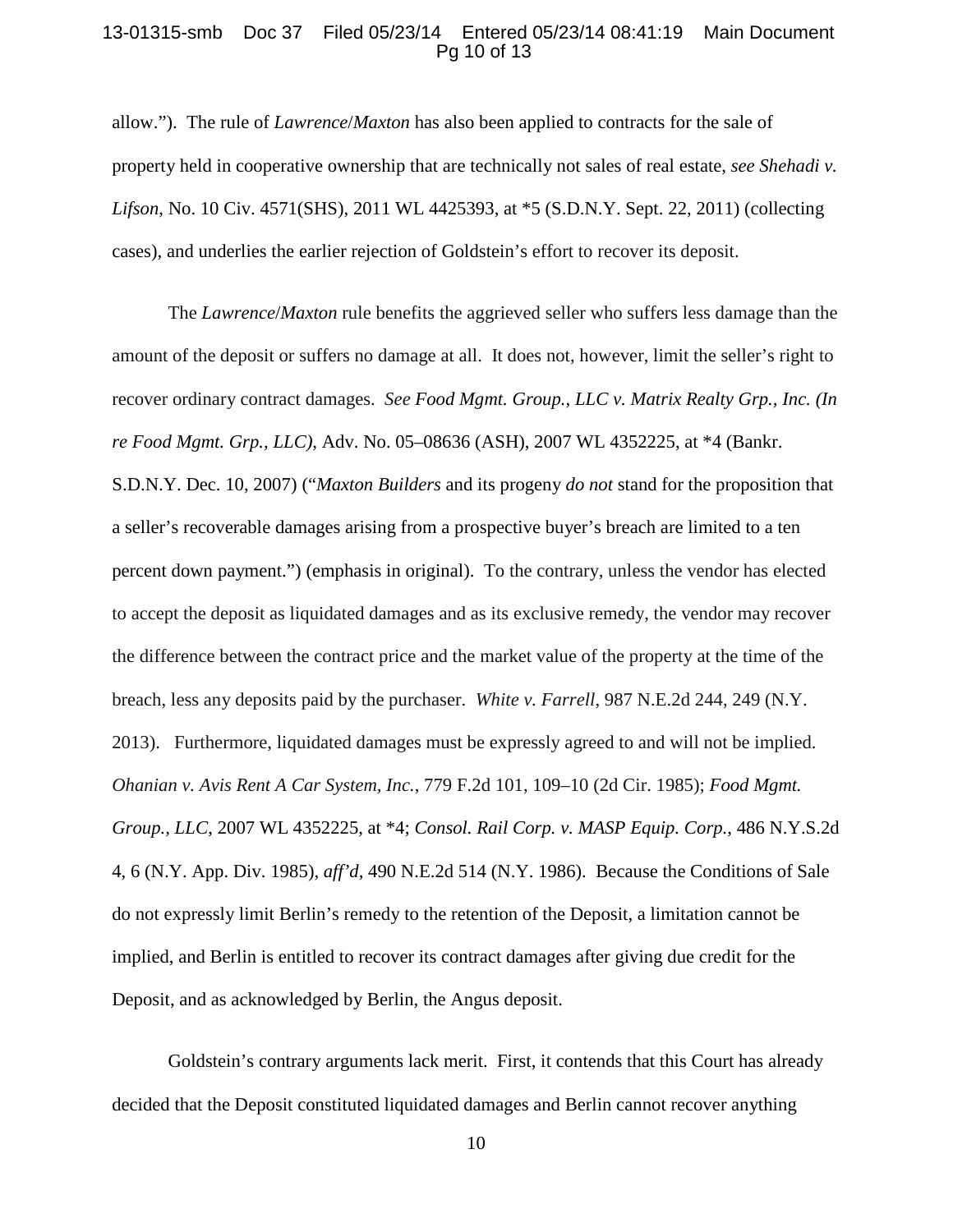## 13-01315-smb Doc 37 Filed 05/23/14 Entered 05/23/14 08:41:19 Main Document Pg 11 of 13

more. In directing the forfeiture of the Deposit and the return of the \$44,000 balance to Goldstein, the Court referred to the Deposit as liquidated damages, (Transcript of hearing, held Jan. 23, 2013 ("Tr."), at 78 (ECF (Main Case) Doc. # 215)), noted that the estate was still out \$200,000 even after forfeiting the Angus deposit, (*id.* at 80), and ended its ruling with the statement that it had considered the parties' remaining arguments and concluded that they lacked merit (*id.*). Goldstein argues that the Court would not have ordered the return of the \$44,000 if Berlin was entitled to additional damages, and hence, the Court has decided that Berlin is not entitled to additional damages. (*See Declaration of Joseph F. Kasper [etc.]*, dated Feb. 17, 2014, at 19 of 27 (ECF Doc. # 28).)

Goldstein takes the reference to liquidated damages out of context. The Court was referring to the limitation on the forfeiture of the \$94,000 deposit to the \$50,000 Deposit in accordance with the terms of the Conditions of Sale. (Tr. at 80) ("[T]here is nothing inconsistent in requiring a larger contract deposit but limiting the forfeiture in the form of liquidated damages to a lesser amount."). The Court did not decide that the forfeiture of the Deposit was Berlin's exclusive remedy, and in fact, expressly declined to reach the issue. (*Id.* at 70–71 ("Does the forfeiture provision say that these are all the damages you can recover? Because if you'd suffered damages and the forfeiture isn't the liquidated damages clause which cuts off further damages, I assume you could pursue Goldstein for that. *I'm not going to decide that.*") (emphasis added).) The only issue presented to the Court was Goldstein's right to the return of the \$94,000 deposit, and that is the only issue the Court decided.<sup>[5](#page-10-0)</sup>

<span id="page-10-0"></span><sup>5</sup> Contrary to what Goldstein implies, the Court could not have allowed Berlin to retain the \$44,000 as security or as an offset for additional damages that Berlin had neither formally asserted nor proved; Berlin would have had to commence an adversary proceeding and obtain an order of attachment.  $\overline{5}$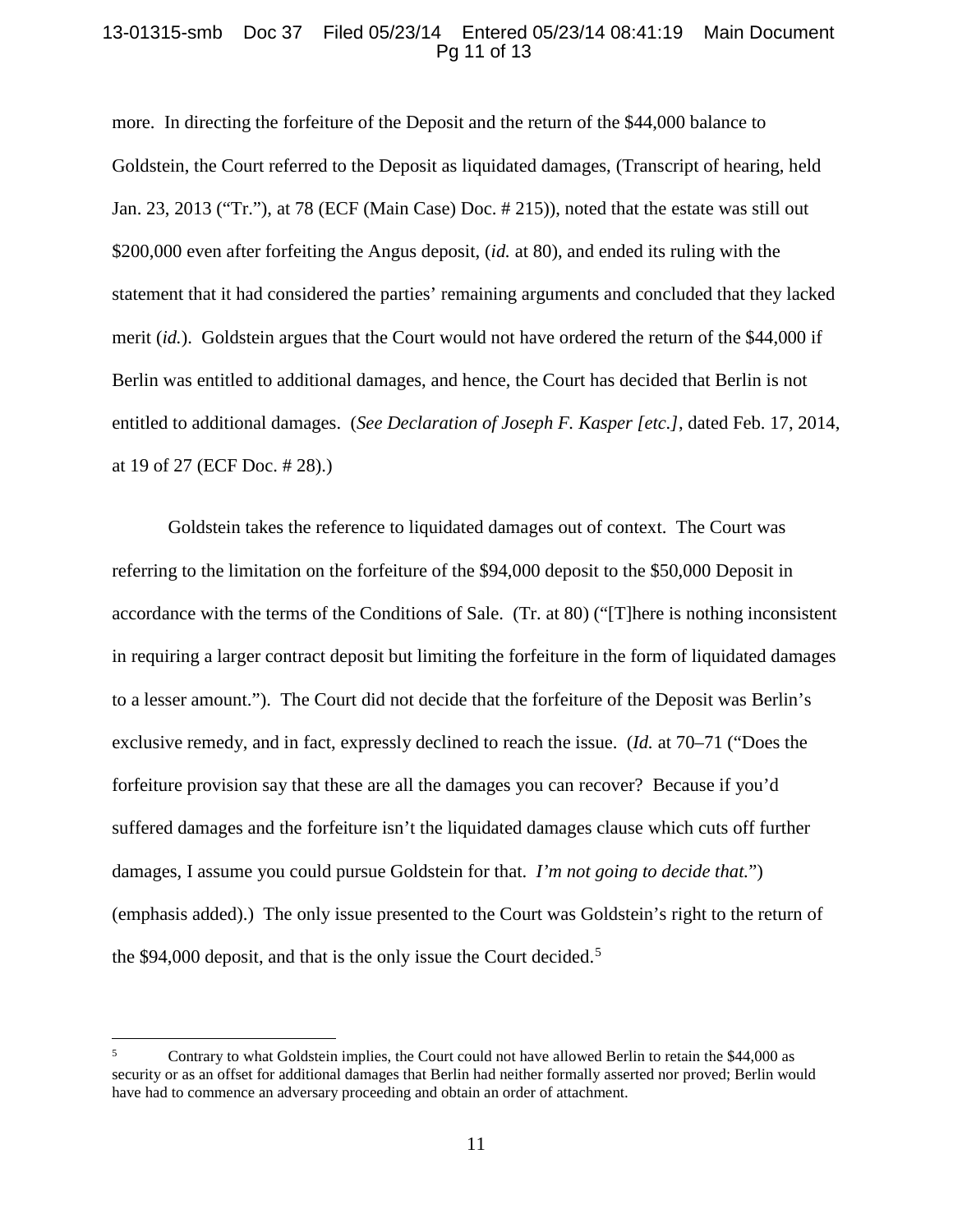## 13-01315-smb Doc 37 Filed 05/23/14 Entered 05/23/14 08:41:19 Main Document Pg 12 of 13

Second, Goldstein is not entitled to a \$150,000 credit based on the unconsummated deal between Angus and Berlin. The Bankruptcy Code requires the trustee, a term that includes the debtor in possession, *see* 11 U.S.C. § 1107(a), to cure any defaults in connection with the assumption and assignment of an unexpired lease or executory contract. 11 U.S.C. §  $365(b)(1)(A)$ ,  $(f)(2)(A)$ . Angus agreed to pay those costs directly. Goldstein never negotiated a similar deal and had it consummated its bid—which it did not—Berlin would have had to pay the cure costs. Furthermore, Angus also defaulted, and consequently, Berlin never got the benefit of Angus' agreement to absorb the cure costs.<sup>[6](#page-11-0)</sup>

Accordingly, I conclude that Berlin is entitled to recover its contract damages to the extent they exceed the deposit. Berlin has failed, however, to provide proof of its damages on this motion. It assumes they represent the difference between the Goldstein bid and the ultimate sale price (plus additional rent), but this may not be the case. Berlin sold the Units several months after Goldstein's breach, and the relevant measure is the market value at the time of the breach*.* "*The price obtained by the vendor on a later resale of the property may be regarded as competent evidence of its fair market value on the date of the purchaser's breach, provided that the market conditions are similar and the time elapsed between the date of the breach and the date of the resale is not too great.*" *White v. Farrell*, 987 N.E.2d at 249 (emphasis in original) (quoting 13 Lord, Williston on Contracts § 66:80 (4th ed. 1995)). In addition, the terms of the Westside Foods sale may differ from the terms of the Goldstein contract. *Procopis v. G.P.P. Rests., Inc.*, 352 N.Y.S.2d 230, 232 (N.Y. App. Div. 1974). Berlin is directed to consult with

 $\overline{a}$ 

<span id="page-11-0"></span><sup>6</sup> The cure costs may be relevant in determining the amount of Berlin's damages. If Westside Foods absorbed the cure costs, *i.e.*, Berlin did not have to pay them, the actual difference between Berlin's bid and Westside Foods' price would shrink.